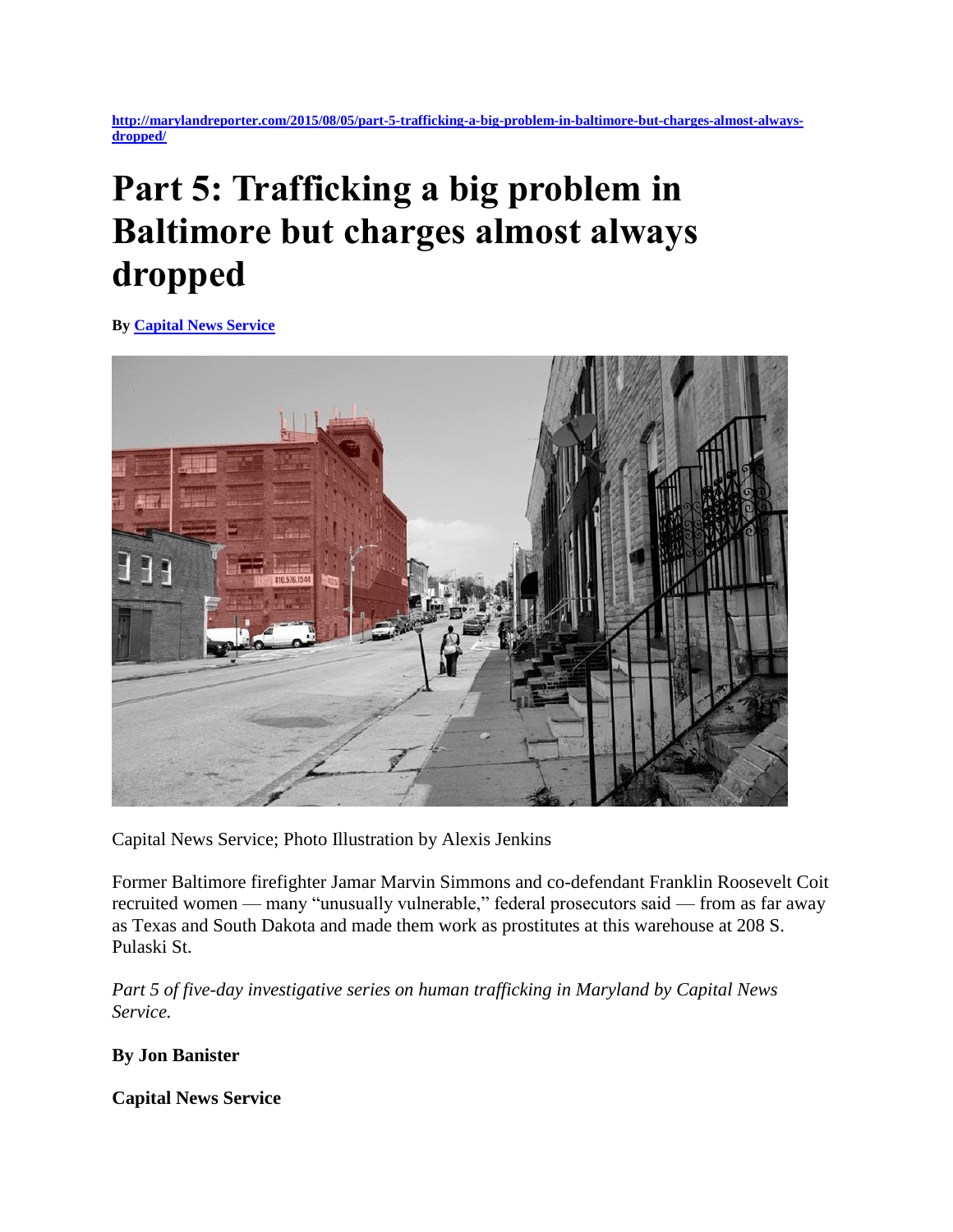Baltimore has become a hub for human trafficking because of its interstate highways and proximity to major airports, city and state officials say. But few human traffickers are arrested, and even fewer are convicted -- while police continue to make hundreds of prostitution arrests every year.

City police have made approximately 800 prostitution arrests a year on average, according to a Capital News Service analysis of FBI data from 2008 to 2012, the most recent statistics available. But Baltimore has charged only 10 suspects with sex trafficking since January 2013, a CNS review of court records showed. And prosecutors dropped all charges in eight of the cases.

The only conviction was on a separate charge, and one case is pending.

The relatively low number of traffickers taken to city courts does not reflect the true extent of the problem, said Tammy Brown, chief of external affairs in the Baltimore City State's Attorney's Office.

"I think we were having difficulty obtaining good evidence to move forward with those cases," Brown said.

### **More detectives assigned**

In an effort to ramp up enforcement in the city, Brown said the Baltimore Police Department agreed in early May to designate three detectives to investigate human trafficking full time and find more cases to bring to trial.

"Our hope is that as these detectives identify additional perpetrators and start doing more proactive work, the caseload would increase," Brown said.

"As the cases come in, we'll dedicate more resources on the attorney side to make sure they're prosecuted, but right now they're not there."

Officer Rashawn Strong of the Baltimore Police Department said by email that the vice unit last year "changed direction into a more investigative unit. We have directed our focus to combating this awful crime against women."

#### **Most Baltimore cases tried in federal court**

Up until now, most Baltimore cases have been tried in federal court, where they are often more successful and carry tougher penalties, Brown said.

"If they can go federal that's our preference," she said, "because the feds have a lot more stringent laws in place that enable them and they can get greater sentences."

The federal law allows up to life in prison while Maryland limits sentences to 25 years for a felony trafficking charge and 10 for a misdemeanor trafficking charge.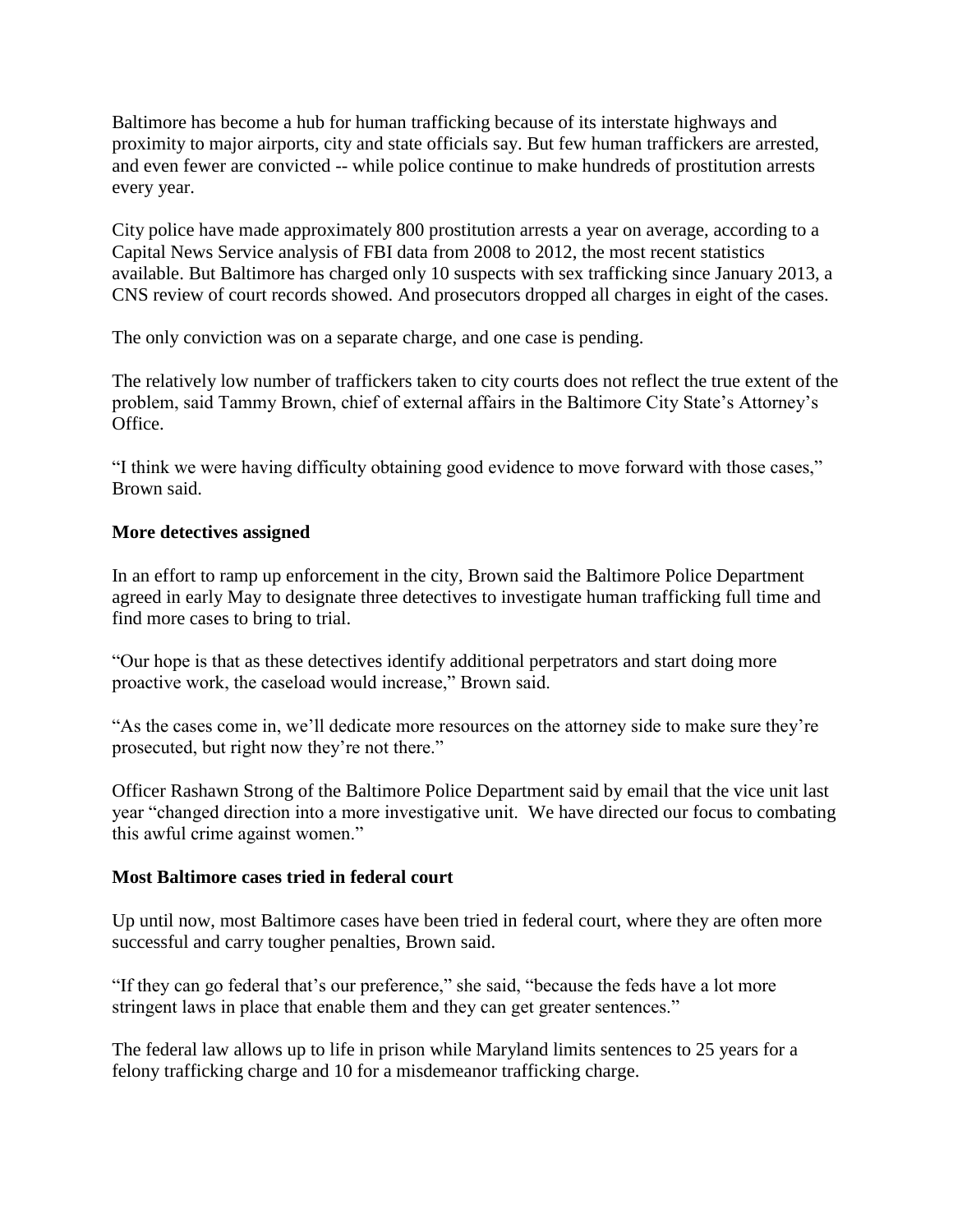Three years ago, when a Baltimore firefighter was suspected of trafficking women for sex, federal and state law enforcement officers investigated. Charges were brought in federal court.

The Maryland Child Exploitation Task Force -- which is led by the FBI and includes state and local police officers -- investigated.

The firefighter, Jamar Marvin Simmons, and a co-defendant, Franklin Roosevelt Coit, set up a prostitution business in Baltimore and recruited women from as far away as Texas and South Dakota, according to the U.S. attorney's office in Baltimore. The women, plus at least one teenager, were poor, homeless "or otherwise vulnerable," according to the U.S. attorney's office.

The men pleaded guilty in federal court to sex trafficking of a minor, a 16-year-old girl. In December 2013, Coit was sentenced to more than 11 years in federal prison. Simmons was sentenced to 15 years. When they are released, both will have to register as sex offenders, the U.S. attorney's office said.

The federal prosecutors, in statements released when Coit and Simmons were sentenced, thanked Baltimore and Baltimore County police, as well as the Baltimore state's attorney, for their help.



Simmons and Coit advertised sex services online and ran part of their business from 2218 Madison Ave. in Baltimore, the U.S. attorney's office said. Capital News Service Photo Illustration by Alexis Jenkins

## **Getting victims to testify**

Brown, of the Baltimore state's attorney's office, said that one of the difficulties with getting convictions in state court has been making sure victims are willing to testify against their traffickers.